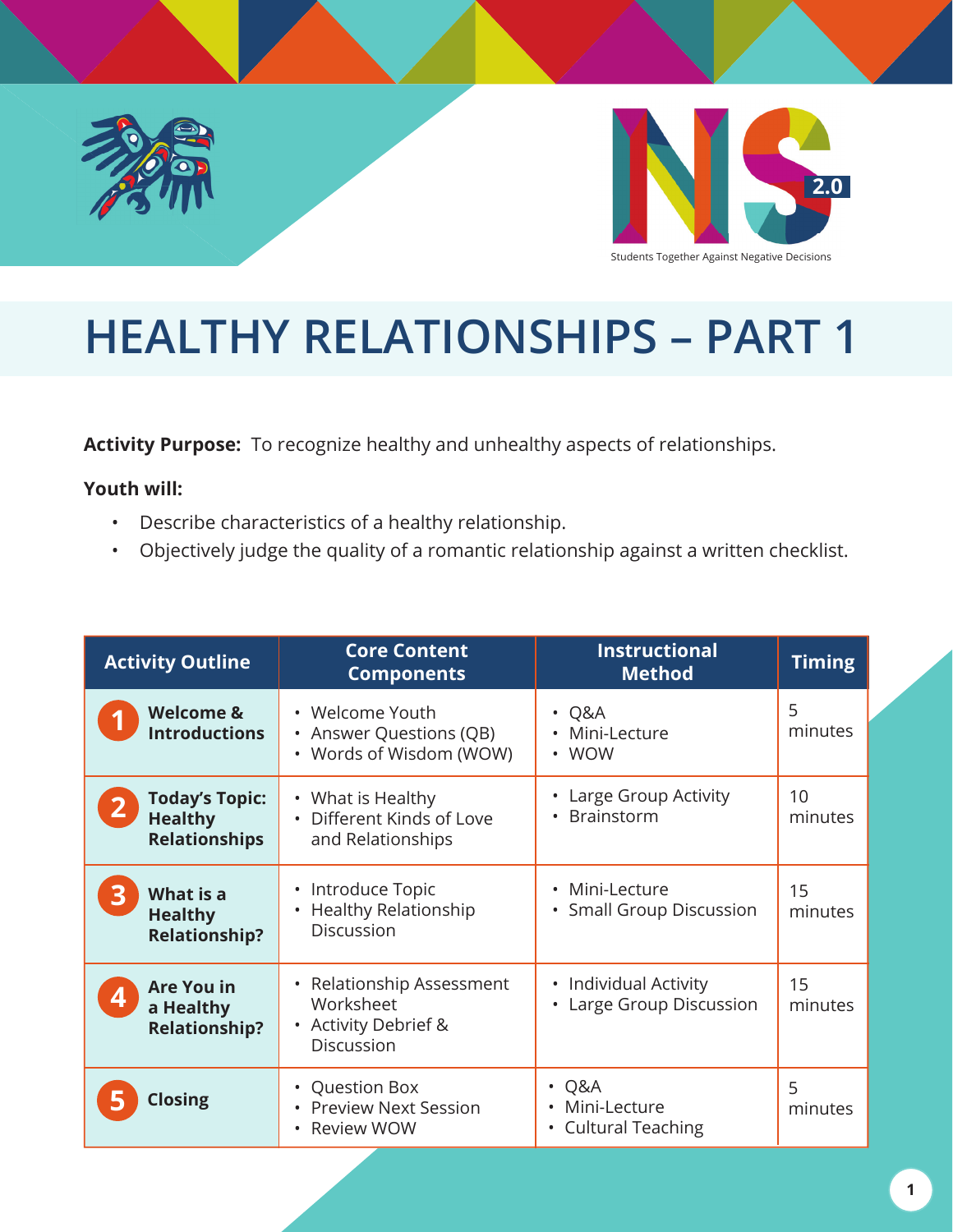#### **Materials:**

- Question Box (QB)
- Flip chart paper
- Markers

#### **Handouts:**

• Student Handout 7: Are You In a Healthy Relationship?

#### **Preparation:**

- Answer questions in the Question Box (QB)
- Display WOW on the Board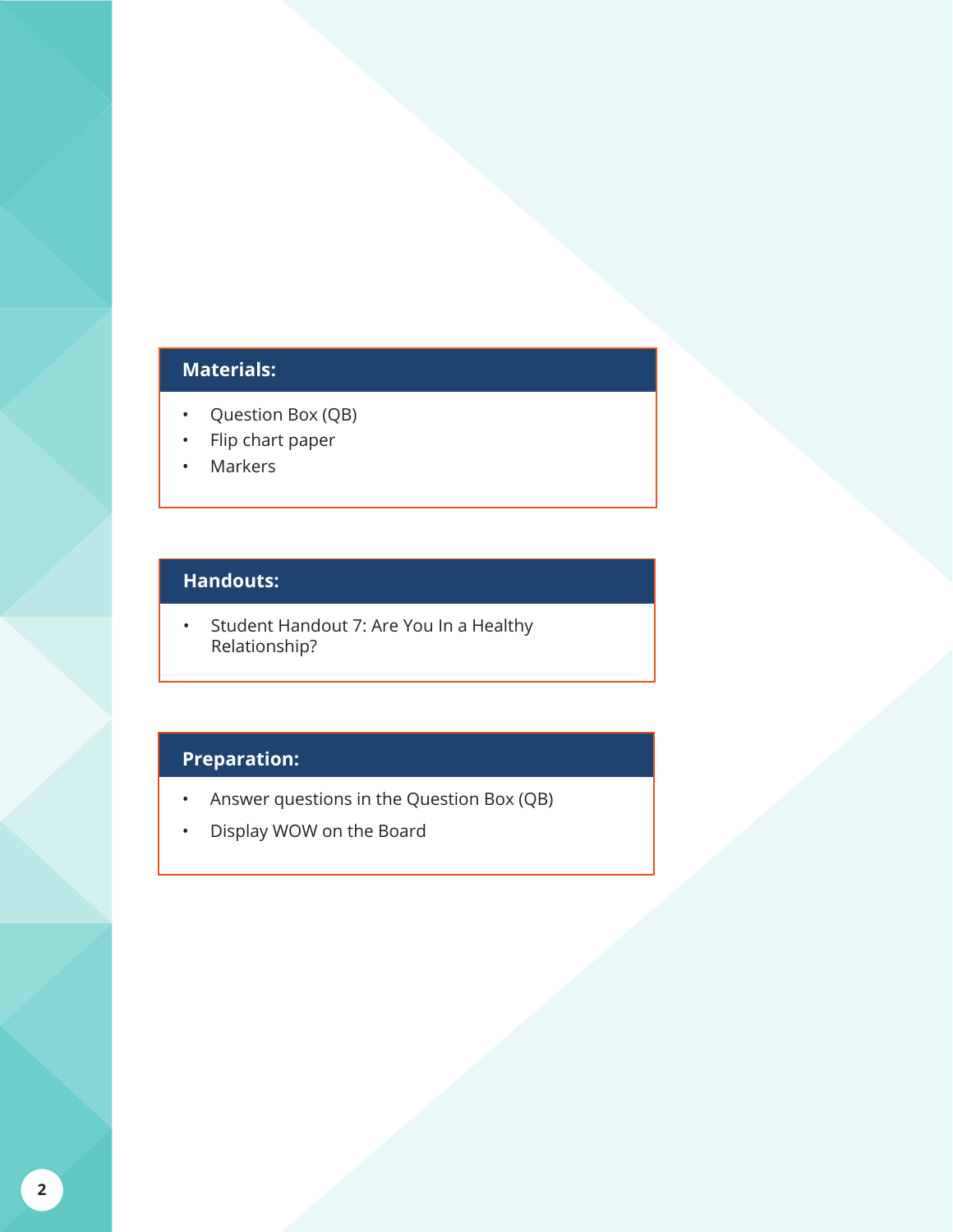



**5 minutes, Large Group Activity**

- Welcome Students
- Review Session 6: Goals and Values.
- Answer any questions in the Question Box.
- Preview today's session: Healthy Relationships
- Read the following Content Warning/Safety Statement:

"Today we're going to talk about healthy relationships. In any relationship, there are aspects that are healthy and aspects that are less healthy. It's important to know how those aspects might look and feel and think about what you will do to keep yourself safe. In the next session we will discuss unhealthy situations."

"I want to acknowledge that not everyone has had positive experiences in their relationships. If some of what we are talking about today is difficult for any of you, just let me know and you can take a quick pause or do something else to take care of yourself. I'm also here for support if you need to talk afterwards."

• Ask a student to read today's WOW

# *"*

*Love one another and do not strive for another's undoing.* 

- Seneca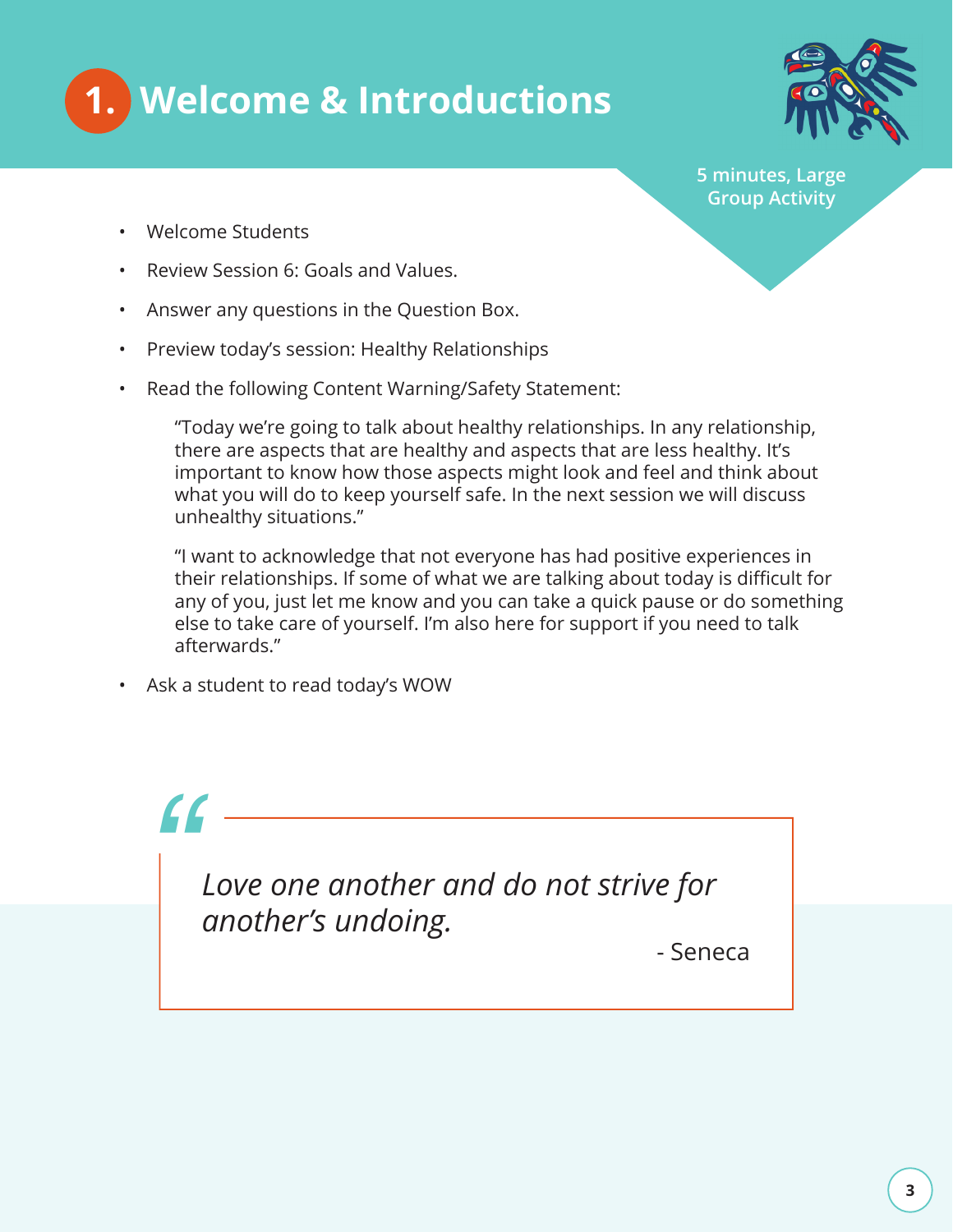## **2. Today's Topic: Healthy Relationships**

**10 minutes, Large Group Activity** 

- **• Say:** In our last lesson, we talked about our personal goals and cultural values, and how we use them to guide our decisions. Today, we'll explore what healthy relationships look like. We're also going to judge the quality of a romantic relationship against a checklist, to evaluate how healthy it is.
- **• Group discussion:** Note youth responses on a flipchart or on the board.
- **• Let's brainstorm together:**

Thinking about all the types of loving relationships that exist in the world… What are some different examples of healthy loving relationships?

Some responses may include:

- Friendships
- Familial love
- Romantic relationships
- Sexual relationships
- Crushes
- Love of pets
- Love of Tribe, culture, community (cultural pride)
- Love of things (money, power, objects)
- Love of self
- Love of causes (environment, community activism)
- Spiritual, Religious relationships

What are some differences between a romantic relationship (partner) vs. a friendship?

Some responses may include:

- May involve more physical affection
- May progress to sexual relationship
- Intimacy: May share more details about yourself than you do with friends or family
- What are some differences between a sexual relationship vs. a friendship?

Some responses may include:

- Having sex
- May need to negotiate more or different boundaries with each other
- May be more intense or passionate
- May need to discuss details about birth control, condoms or how to prevent pregnancy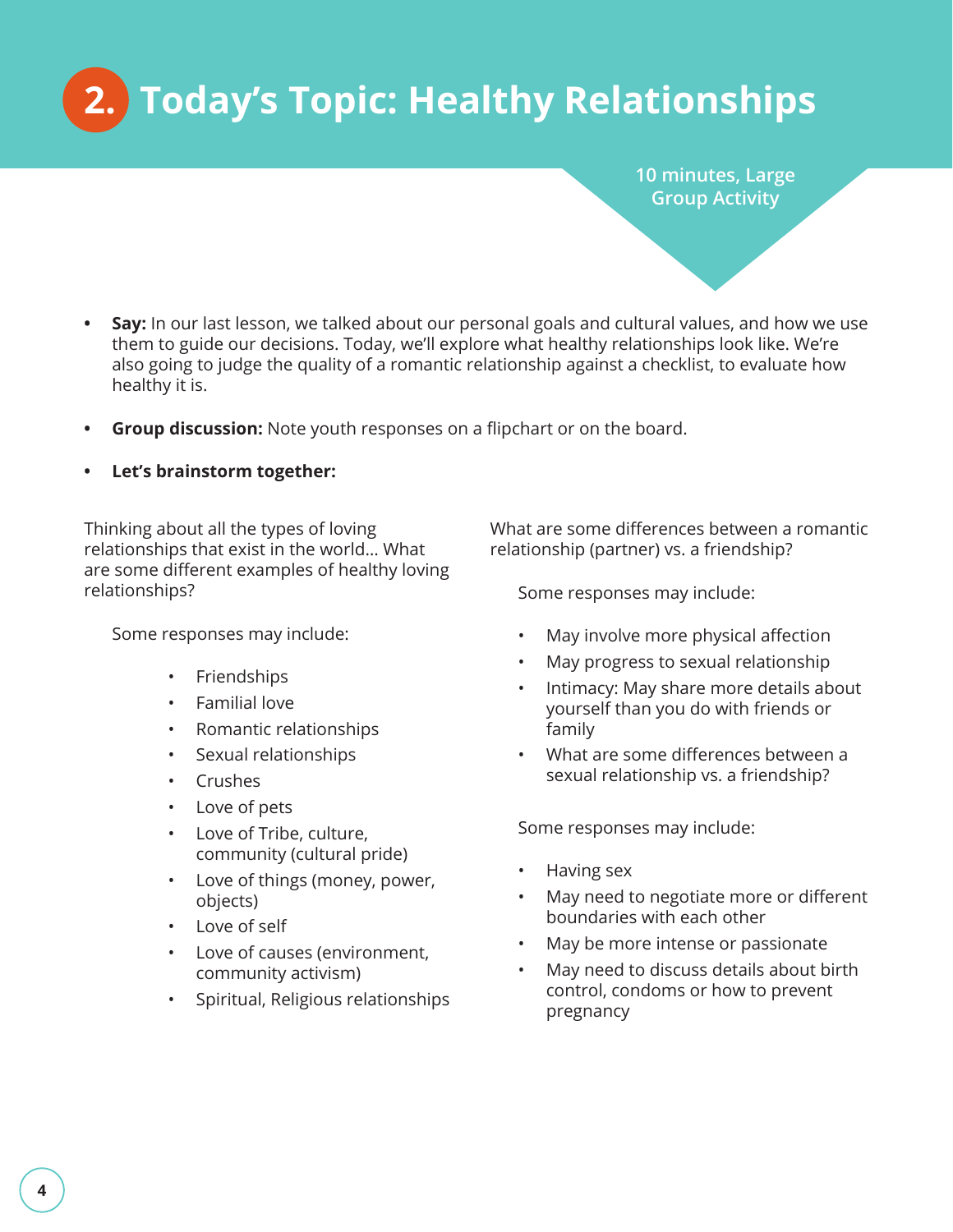



**15 minutes, Small Group Activity** 

- **Say:** Let's think about what a healthy relationship is in each of the type of relationships we discussed: Friendships, Romantic Relationships and Sexual Relationships. We're going to break into small groups and come up with at least 2 ideas of what a healthy relationship looks like for each type of relationship.
- **Break students into 3 small groups** and provide flipcharts and markers to each group. Give groups 5-8 minutes to brainstorm ideas and write or draw them on their flip charts. Give a 1-minute warning.
- Rotate and Share: Have each group select one person to stay at their flip chart and the rest of their group moves to another group's flip chart to review their answers. The person staying behind will share the ideas the group came up with. The rotating groups can put a check mark next to the ideas they agree with or an X next to any they disagree with. The groups will have 2 minutes at each station. The youth that stayed behind at their group's flip chart can take a final look at the others and add their own check marks or X next to the ideas of the other groups.
- Have all youth come back to the large group. Ask youth what reflections they have based on their groups ideas or what other groups came up with.
- **Discuss:** Address any myths or misconceptions you noticed from the group's ideas. Help students reframe any unhealthy ideas by asking questions like: why is this healthy? Could it become unhealthy?
- **Discuss:** What are some key characteristics of a Healthy Relationship? This doesn't have to be a romantic relationship – it can be a healthy friendship or a family relationship.
	- Communication
	- Respectful
	- Honest
	- Equal
	- Enjoy time together and personal time away from each other
	- Making mutual choices together
	- Economic/financial partners
- **Close:** All relationships exist on a spectrum from healthy, to unhealthy, to abusive. In our next activity we'll check where your own relationship stands.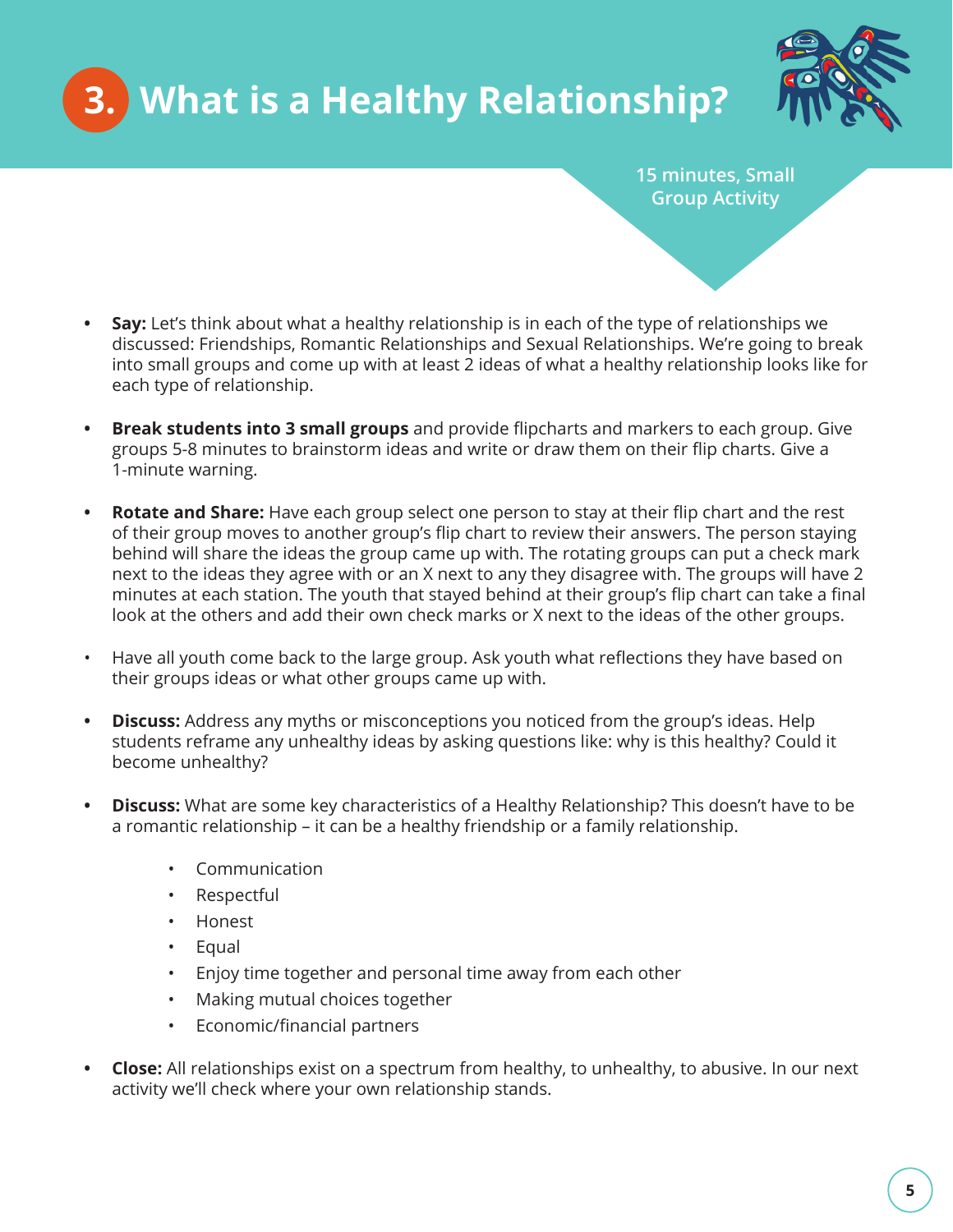### **Student Handout 7:**

Are You in a Healthy Relationship?

Circle the answer below for each question, based on how your relationship feels most of the time:

| Can you speak up about anything to your<br>partner and experience mutual understanding<br>and kindness?                   | Healthy        | Unhealthy | <b>Abusive</b> |
|---------------------------------------------------------------------------------------------------------------------------|----------------|-----------|----------------|
| Do you bring out the best qualities in each<br>other?                                                                     | <b>Healthy</b> | Unhealthy | Abusive        |
| Do you feel like you can honestly ask for what<br>you want and need in this relationship?                                 | <b>Healthy</b> | Unhealthy | Abusive        |
| Are you both comfortable with how physical<br>the relationship is (or isn't)?                                             | <b>Healthy</b> | Unhealthy | <b>Abusive</b> |
| Do you both feel close to each other (not just<br>physically) and are willing to trust each other<br>with personal stuff? | <b>Healthy</b> | Unhealthy | <b>Abusive</b> |
| Do you make decisions jointly, with input from<br>each partner?                                                           | Healthy        | Unhealthy | <b>Abusive</b> |
| Do they take responsibility for their own<br>actions and not blame others for their failures?                             | <b>Healthy</b> | Unhealthy | <b>Abusive</b> |
| Can the two of you admit when you are wrong<br>and apologize to each other when needed?                                   | Healthy        | Unhealthy | <b>Abusive</b> |
| Do you feel more like yourself when you have<br>been with your partner?                                                   | <b>Healthy</b> | Unhealthy | <b>Abusive</b> |
| We both have the freedom to be friends with<br>others and spend time with the people we<br>care about.                    | Healthy        | Unhealthy | <b>Abusive</b> |

Everyone deserves healthy relationships.

Or get support by texting: LOVEIS to 22522

You can take a relationship quiz at www.loveisrespect.org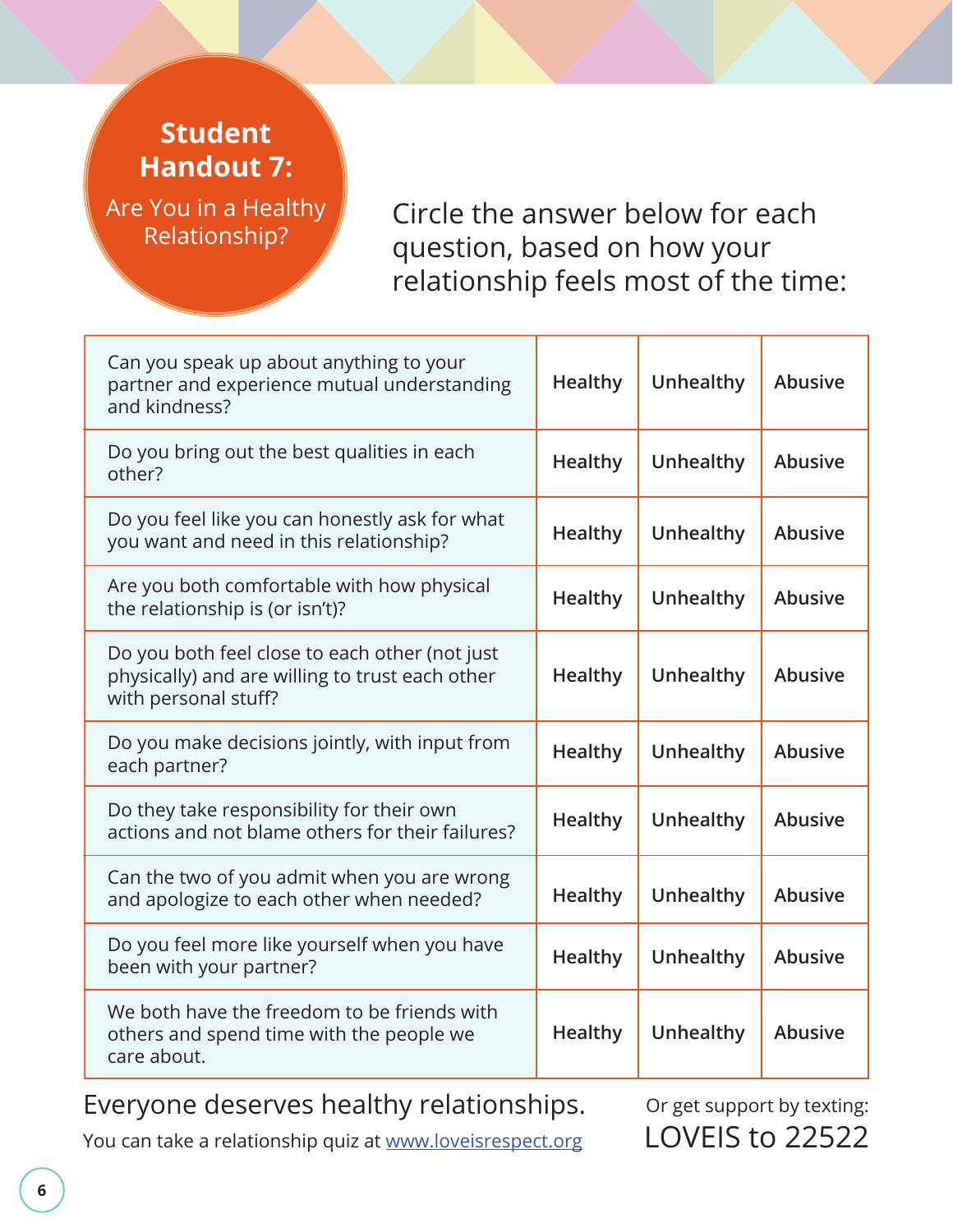**4. Are You in a Healthy Relationship?**

**15 minutes, Individual Activity** 

- **• Pass out the handout:** Are You in a Healthy Relationship?
- **• Prompt:** Ask students to think about a current close relationship (other than with a family member) – it could be a romantic relationship, a close friend, or another. (If they don't have a relationship like that right now, ask them to think about one they had in the past or think about a relationship that they would like to have in the future.)
- Ask them to work individually and to go through the questions with that relationship in mind. If you don't have a lot of time, you can send this home as a homework assignment.
- Ask them to be as honest as they can and let them know that they can keep their answers private and they won't have to share them with the group. We'll spend time in our next lesson talking about what to do if you see or experience an unhealthy relationship.
- Everyone deserves healthy relationships. You can also get support by texting: LOVEIS to 22522
- Thank students for their participation and ask if they have any questions.